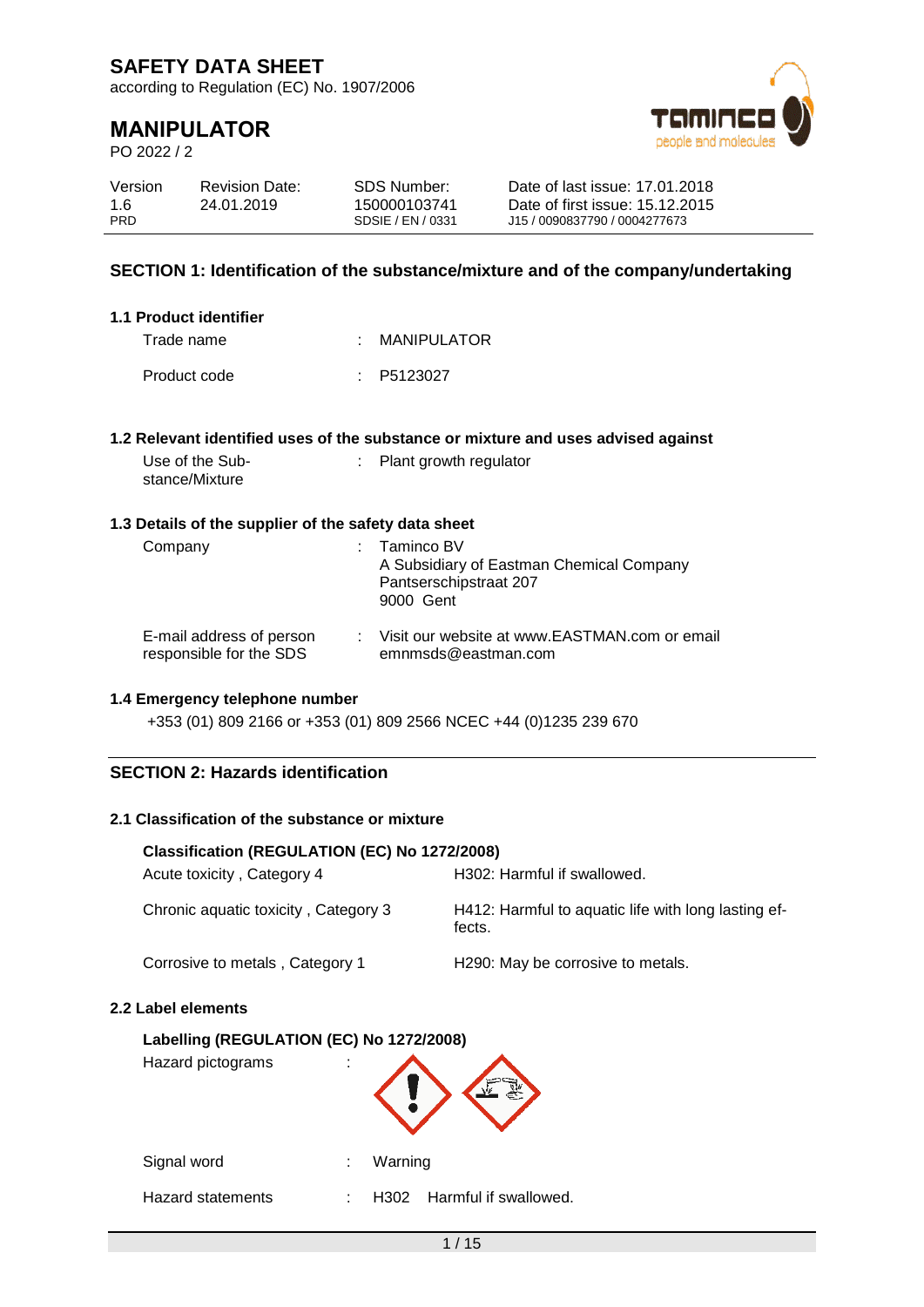according to Regulation (EC) No. 1907/2006

# **MANIPULATOR**

PO 2022 / 2



| Version<br>1.6<br><b>PRD</b> | <b>Revision Date:</b><br>24.01.2019      | <b>SDS Number:</b><br>150000103741<br>SDSIE / EN / 0331 | Date of last issue: 17.01.2018<br>Date of first issue: 15.12.2015<br>J15 / 0090837790 / 0004277673                                        |
|------------------------------|------------------------------------------|---------------------------------------------------------|-------------------------------------------------------------------------------------------------------------------------------------------|
|                              |                                          | H412<br>H290                                            | Harmful to aquatic life with long lasting effects.<br>May be corrosive to metals.                                                         |
|                              | Supplemental Hazard<br><b>Statements</b> | EUH401                                                  | To avoid risks to human health and the<br>environment, comply with the instructions for use.                                              |
|                              |                                          | SP <sub>1</sub><br>its container                        | Do not contaminate water with the product or                                                                                              |
|                              | Precautionary statements                 | Response:<br>P390                                       | P301 + P312 IF SWALLOWED: Call a POISON CENTER or<br>doctor/ physician if you feel unwell.<br>Absorb spillage to prevent material damage. |
|                              |                                          | Disposal:<br>P501<br>disposal plant.                    | Dispose of contents/container to an approved waste                                                                                        |

Hazardous components which must be listed on the label: Chloromequat chloride

# **2.3 Other hazards**

This substance/mixture contains no components considered to be either persistent, bioaccumulative and toxic (PBT), or very persistent and very bioaccumulative (vPvB) at levels of 0.1% or higher.

### **SECTION 3: Composition/information on ingredients**

### **3.2 Mixtures**

#### **Components**

| Chemical name                     | CAS-No.<br>EC-No.<br>Index-No.<br>Registration number | Classification                           | Concentration<br>(% w/w) |
|-----------------------------------|-------------------------------------------------------|------------------------------------------|--------------------------|
| C6-12-(Alkyl)alcohol, ethoxylated | 68439-45-2                                            | Acute Tox. 4; H302<br>Eye Dam. 1; H318   | $>= 4 - 5 = 7$           |
| Chloromequat chloride             | 999-81-5<br>213-666-4<br>007-003-00-6                 | Acute Tox. 4; H302<br>Acute Tox. 4; H312 | $>= 50 - 50 = 60$        |

For explanation of abbreviations see section 16.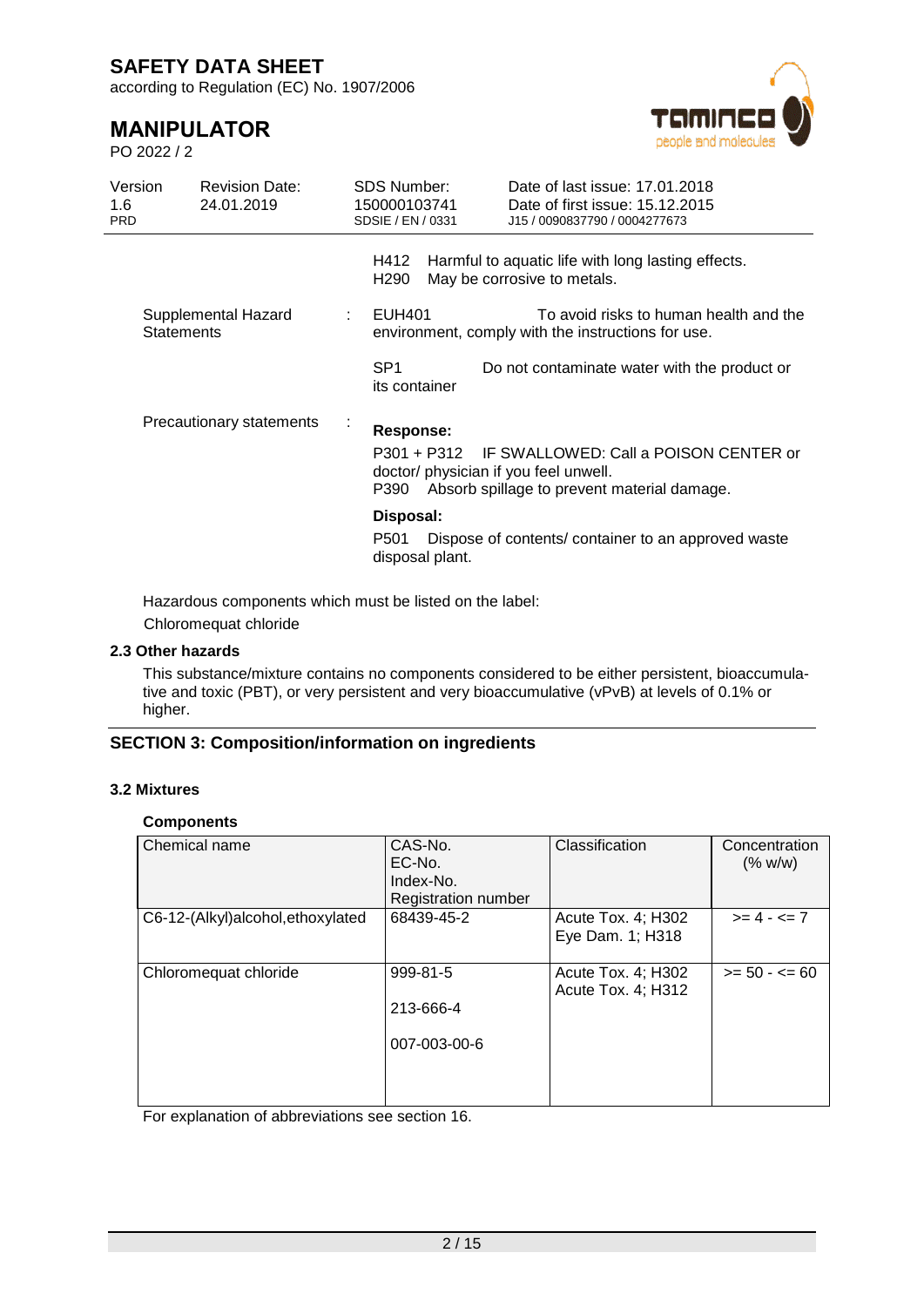according to Regulation (EC) No. 1907/2006

# **MANIPULATOR**

PO 2022 / 2



| Version    | <b>Revision Date:</b> | SDS Number:       | Date of last issue: 17.01.2018  |
|------------|-----------------------|-------------------|---------------------------------|
| 1.6        | 24.01.2019            | 150000103741      | Date of first issue: 15.12.2015 |
| <b>PRD</b> |                       | SDSIE / EN / 0331 | J15 / 0090837790 / 0004277673   |

### **SECTION 4: First aid measures**

## **4.1 Description of first aid measures** If inhaled : Remove to fresh air. If not breathing, give artificial respiration. If breathing is difficult, give oxygen. Get medical attention if symptoms occur. In case of skin contact : Wash off immediately with plenty of water for at least 15 minutes. Take off all contaminated clothing immediately. Get medical attention immediately if irritation persists. In case of eye contact : Rinse immediately with plenty of water for at least 15 minutes. Get medical attention if symptoms occur. If swallowed : Seek medical advice.

### **4.2 Most important symptoms and effects, both acute and delayed**

| Symptoms | $:$ sweating     |
|----------|------------------|
|          | <b>Dizziness</b> |
|          | Headache         |

### **4.3 Indication of any immediate medical attention and special treatment needed**

| Treatment | Treat |
|-----------|-------|
|           |       |

### **SECTION 5: Firefighting measures**

### **5.1 Extinguishing media**

| Suitable extinguishing media : Carbon dioxide (CO2) | Dry chemical<br>Water spray                                                                      |
|-----------------------------------------------------|--------------------------------------------------------------------------------------------------|
| Unsuitable extinguishing<br>media                   | : Do not use a solid water stream as it may scatter and spread<br>fire.<br>Do NOT use water jet. |

symptomatically.

### **5.2 Special hazards arising from the substance or mixture**

| Specific hazards during fire-<br>fighting            | Thermal decomposition can lead to release of irritating gases<br>and vapours. |
|------------------------------------------------------|-------------------------------------------------------------------------------|
| Hazardous combustion prod- : Carbon monoxide<br>ucts | Nitrogen oxides (NOx)                                                         |

### **5.3 Advice for firefighters**

| Special protective equipment | Wear an approved positive pressure self-contained breathing |
|------------------------------|-------------------------------------------------------------|
| for firefighters             | apparatus in addition to standard fire fighting gear.       |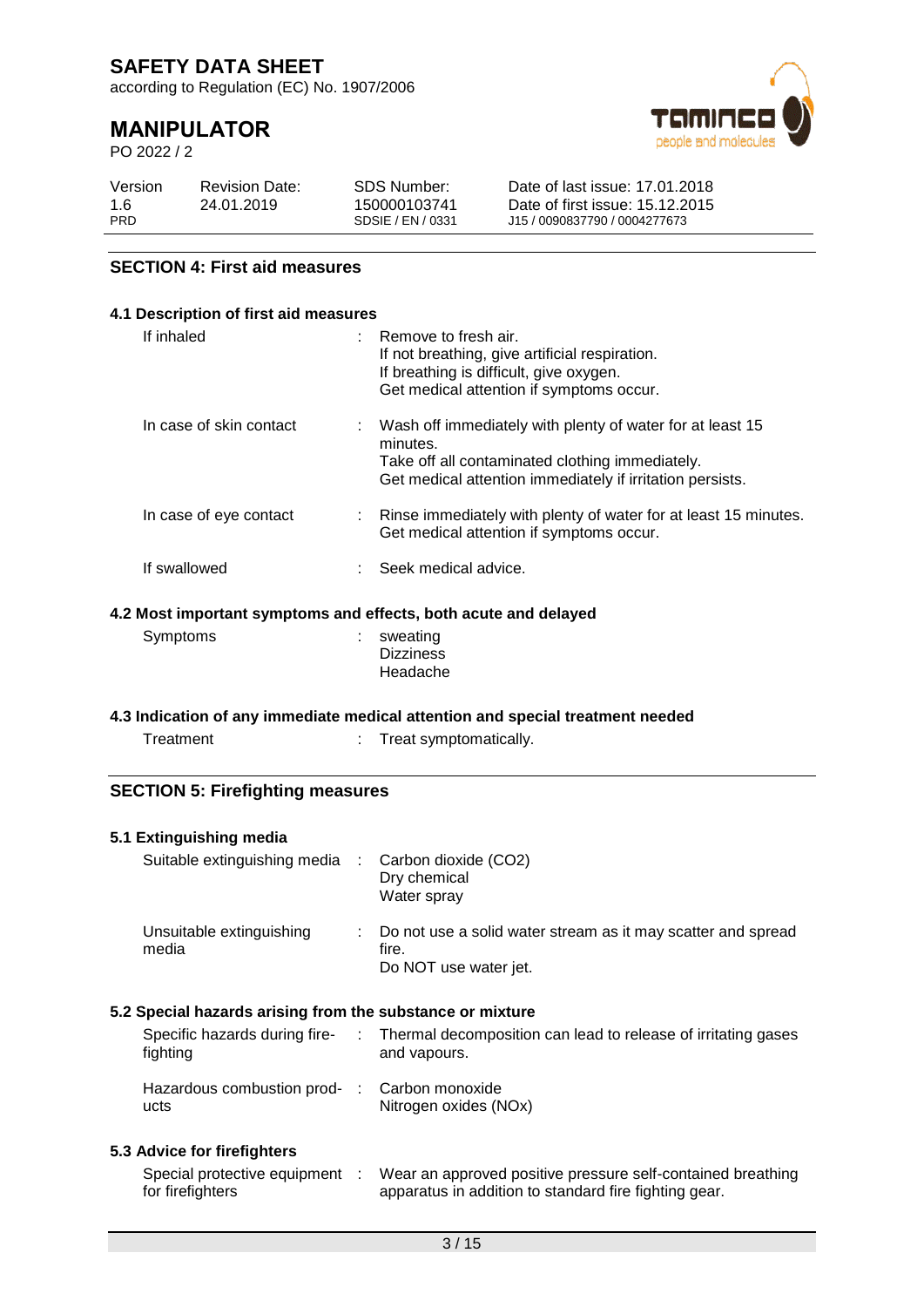according to Regulation (EC) No. 1907/2006

# **MANIPULATOR**

PO 2022 / 2



| Version<br>1.6<br><b>PRD</b>                                                        | <b>Revision Date:</b><br>24.01.2019           | <b>SDS Number:</b><br>150000103741<br>SDSIE / EN / 0331  | Date of last issue: 17.01.2018<br>Date of first issue: 15.12.2015<br>J15 / 0090837790 / 0004277673                                                                                                                                                                                                  |  |  |
|-------------------------------------------------------------------------------------|-----------------------------------------------|----------------------------------------------------------|-----------------------------------------------------------------------------------------------------------------------------------------------------------------------------------------------------------------------------------------------------------------------------------------------------|--|--|
|                                                                                     | Further information                           | None known.                                              |                                                                                                                                                                                                                                                                                                     |  |  |
|                                                                                     | <b>SECTION 6: Accidental release measures</b> |                                                          |                                                                                                                                                                                                                                                                                                     |  |  |
|                                                                                     |                                               |                                                          | 6.1 Personal precautions, protective equipment and emergency procedures                                                                                                                                                                                                                             |  |  |
|                                                                                     | Personal precautions                          | cannot be contained.                                     | Wear appropriate personal protective equipment.<br>Local authorities should be advised if significant spillages                                                                                                                                                                                     |  |  |
|                                                                                     | <b>6.2 Environmental precautions</b>          |                                                          |                                                                                                                                                                                                                                                                                                     |  |  |
|                                                                                     | Environmental precautions                     | Avoid release to the environment.                        |                                                                                                                                                                                                                                                                                                     |  |  |
|                                                                                     |                                               | Do not contaminate water.                                |                                                                                                                                                                                                                                                                                                     |  |  |
|                                                                                     |                                               | 6.3 Methods and material for containment and cleaning up |                                                                                                                                                                                                                                                                                                     |  |  |
|                                                                                     | Methods for cleaning up                       | t.<br>tainer for disposal.                               | Sweep up or vacuum up spillage and collect in suitable con-<br>Contain spillage, soak up with non-combustible absorbent<br>material, (e.g. sand, earth, diatomaceous earth, vermiculite)<br>and transfer to a container for disposal according to local /<br>national regulations (see section 13). |  |  |
|                                                                                     | 6.4 Reference to other sections               |                                                          |                                                                                                                                                                                                                                                                                                     |  |  |
| For personal protection see section 8., For disposal considerations see section 13. |                                               |                                                          |                                                                                                                                                                                                                                                                                                     |  |  |

### **SECTION 7: Handling and storage**

| 7.1 Precautions for safe handling                                |    |                                                                                                   |
|------------------------------------------------------------------|----|---------------------------------------------------------------------------------------------------|
| Advice on safe handling                                          | ÷. | Avoid contact with skin, eyes and clothing.<br>Do not swallow.<br>Wash thoroughly after handling. |
| Advice on protection against : None known.<br>fire and explosion |    |                                                                                                   |
| Hygiene measures                                                 |    | Handle in accordance with good industrial hygiene and safety<br>practice.                         |
| 7.2 Conditions for safe storage, including any incompatibilities |    |                                                                                                   |
| Requirements for storage<br>areas and containers                 |    | $\therefore$ Keep tightly closed.                                                                 |
| 7.3 Specific end use(s)                                          |    |                                                                                                   |

### Specific use(s)  $\qquad \qquad : \qquad$  Plant growth regulator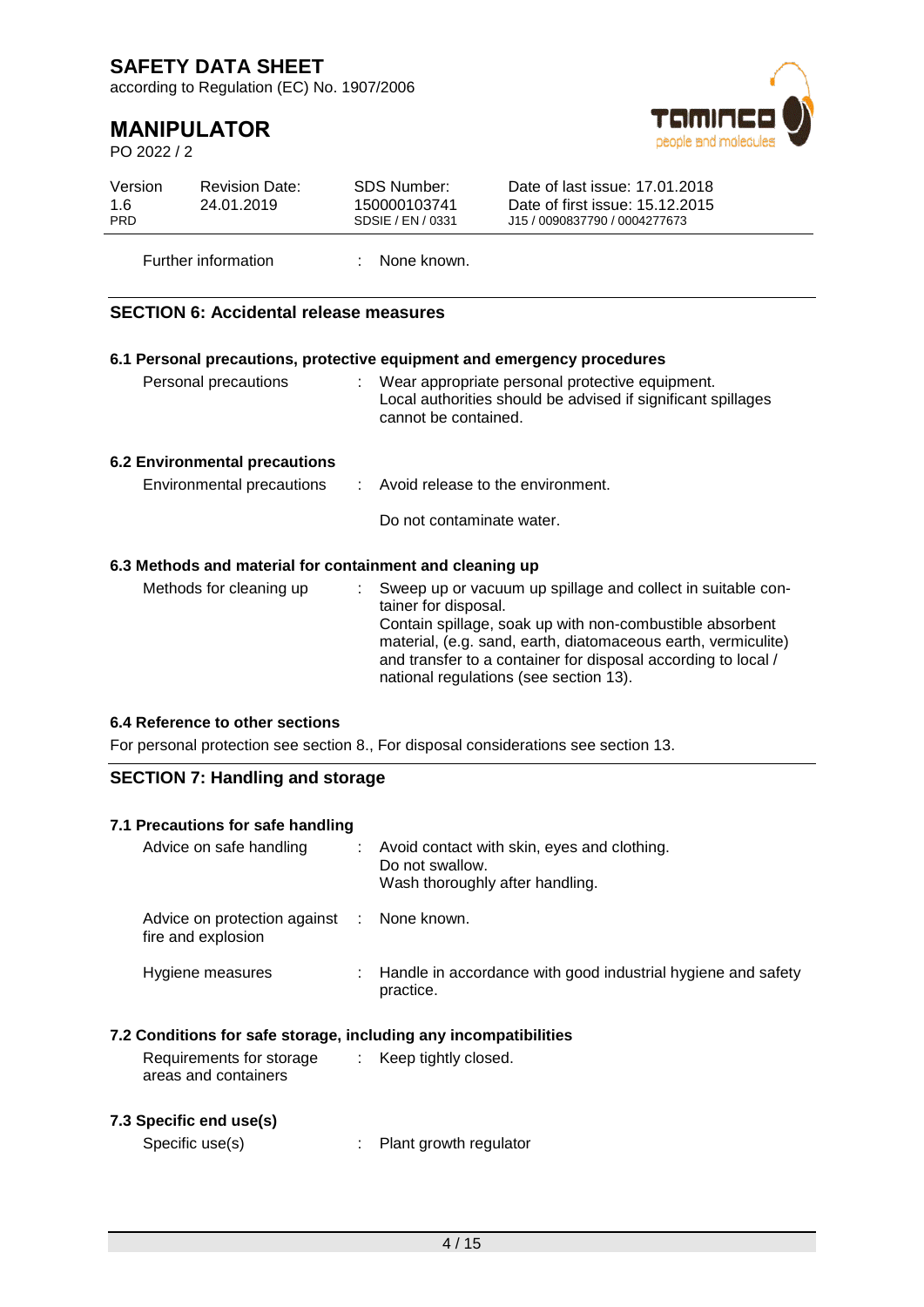according to Regulation (EC) No. 1907/2006

# **MANIPULATOR**

PO 2022 / 2



| Version<br>1.6<br><b>PRD</b> | <b>Revision Date:</b><br>24.01.2019 | SDS Number:<br>150000103741<br>SDSIF / FN / 0331 | Date of last issue: 17.01.2018<br>Date of first issue: 15.12.2015<br>J15 / 0090837790 / 0004277673 |  |
|------------------------------|-------------------------------------|--------------------------------------------------|----------------------------------------------------------------------------------------------------|--|
|------------------------------|-------------------------------------|--------------------------------------------------|----------------------------------------------------------------------------------------------------|--|

### **SECTION 8: Exposure controls/personal protection**

### **8.1 Control parameters**

Contains no substances with occupational exposure limit values.

#### **8.2 Exposure controls**

#### **Engineering measures**

Good general ventilation (typically 10 air changes per hour) should be used. Ventilation rates should be matched to conditions. If applicable, use process enclosures, local exhaust ventilation, or other engineering controls to maintain airborne levels below recommended exposure limits. If exposure limits have not been established, maintain airborne levels to an acceptable level.

| Personal protective equipment     |                                                                                                                                                                                                                                                         |
|-----------------------------------|---------------------------------------------------------------------------------------------------------------------------------------------------------------------------------------------------------------------------------------------------------|
| Eye protection                    | Safety glasses                                                                                                                                                                                                                                          |
| Hand protection<br><b>Remarks</b> | Neoprene gloves Rubber gloves The data about break<br>through time/strength of material are standard values! The<br>exact break through time/strength of material has to be ob-<br>tained from the producer of the protective glove.                    |
| Skin and body protection          | Complete suit protecting against chemicals                                                                                                                                                                                                              |
| Respiratory protection            | Use respiratory protection unless adequate local exhaust<br>ventilation is provided or exposure assessment demonstrates<br>that exposures are within recommended exposure guidelines.                                                                   |
| Protective measures               | Remove respiratory and skin/eye protection only after va-<br>pours have been cleared from the area.<br>Ensure that eye flushing systems and safety showers are<br>located close to the working place.<br>Use personal protective equipment as required. |

### **SECTION 9: Physical and chemical properties**

### **9.1 Information on basic physical and chemical properties**

| Appearance          |    | : liquid                     |
|---------------------|----|------------------------------|
| Colour              | t. | gold                         |
| Odour               |    | amine-like                   |
| Odour Threshold     |    | not determined               |
| рH                  |    | $\pm 4 - 5.7$                |
| Melting point/range |    | not determined               |
|                     |    | : $>100\,^{\circ}\mathrm{C}$ |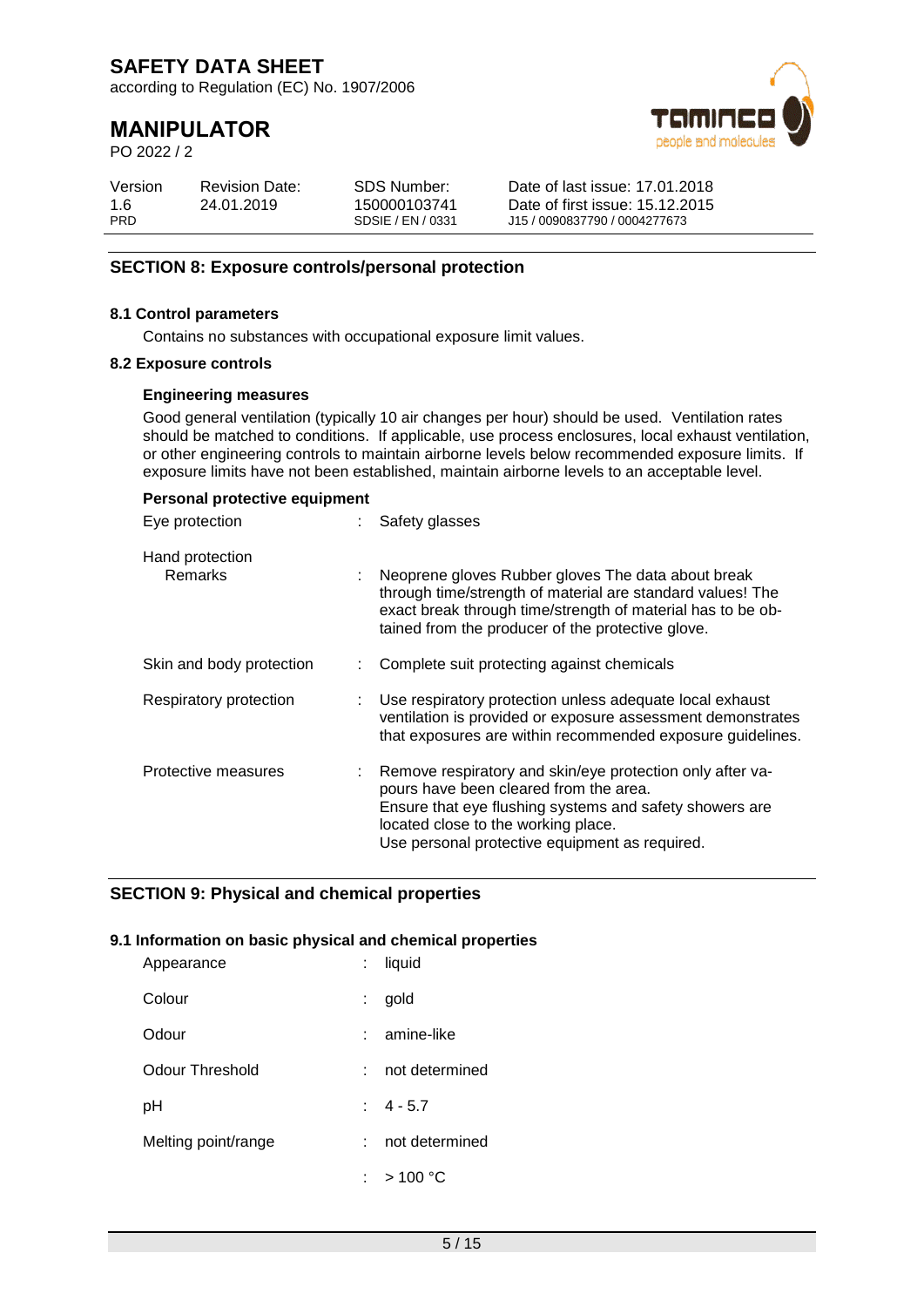according to Regulation (EC) No. 1907/2006

# **MANIPULATOR**

PO 2022 / 2



| 1.6<br><b>PRD</b> | Version         | <b>Revision Date:</b><br>24.01.2019                 |   | <b>SDS Number:</b><br>150000103741<br>SDSIE / EN / 0331 | Date of last issue: 17.01.2018<br>Date of first issue: 15.12.2015<br>J15 / 0090837790 / 0004277673 |
|-------------------|-----------------|-----------------------------------------------------|---|---------------------------------------------------------|----------------------------------------------------------------------------------------------------|
|                   | Flash point     |                                                     | t | Not applicable                                          |                                                                                                    |
|                   |                 | Evaporation rate                                    |   | not determined                                          |                                                                                                    |
|                   |                 | Upper explosion limit / Upper<br>flammability limit | ÷ | not determined                                          |                                                                                                    |
|                   |                 | Lower explosion limit / Lower<br>flammability limit | ÷ | not determined                                          |                                                                                                    |
|                   |                 | Vapour pressure                                     |   | < $0.00001$ hPa (20 °C)                                 |                                                                                                    |
|                   |                 | Relative vapour density                             | ÷ | not determined                                          |                                                                                                    |
|                   |                 | Relative density                                    |   | No data available                                       |                                                                                                    |
|                   | Density         |                                                     |   | $1.13$ g/cm3                                            |                                                                                                    |
|                   | Solubility(ies) | Water solubility                                    | ÷ | $> 886$ g/l                                             |                                                                                                    |
|                   | octanol/water   | Partition coefficient: n-                           | ÷ | log Pow: -3                                             |                                                                                                    |
|                   |                 | Auto-ignition temperature                           | ÷ | >350 °C                                                 |                                                                                                    |
|                   |                 | Decomposition temperature                           | ÷ | not determined                                          |                                                                                                    |
|                   | Viscosity       | Viscosity, dynamic                                  |   | 42.6 mPa.s (20 °C)                                      |                                                                                                    |
|                   |                 | Viscosity, kinematic                                |   | not determined                                          |                                                                                                    |
|                   |                 | <b>Explosive properties</b>                         |   | Not explosive                                           |                                                                                                    |
|                   |                 | Oxidizing properties                                |   | Not classified                                          |                                                                                                    |
|                   |                 | 9.2 Other information<br>Flammability (liquids)     |   | The product is not flammable.                           |                                                                                                    |

### **SECTION 10: Stability and reactivity**

### **10.1 Reactivity**

None reasonably foreseeable.

### **10.2 Chemical stability**

Stable under normal conditions.

### **10.3 Possibility of hazardous reactions**

Hazardous reactions : None known.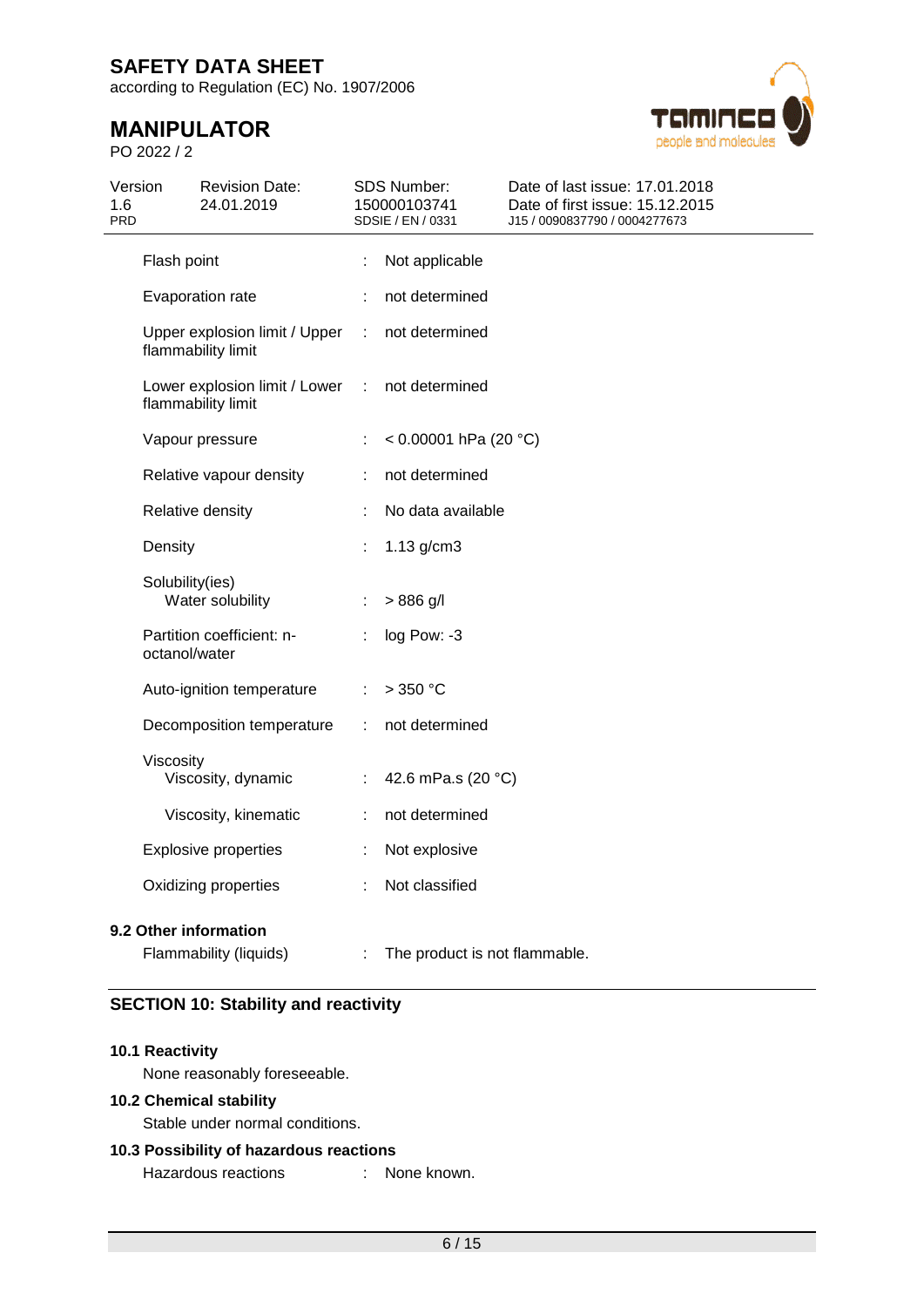according to Regulation (EC) No. 1907/2006

# **MANIPULATOR**

PO 2022 / 2



| Version<br>1.6<br><b>PRD</b> |                                        | <b>Revision Date:</b><br>24.01.2019                    |    | <b>SDS Number:</b><br>150000103741<br>SDSIE / EN / 0331 | Date of last issue: 17.01.2018<br>Date of first issue: 15.12.2015<br>J15 / 0090837790 / 0004277673 |  |  |
|------------------------------|----------------------------------------|--------------------------------------------------------|----|---------------------------------------------------------|----------------------------------------------------------------------------------------------------|--|--|
|                              |                                        | <b>10.4 Conditions to avoid</b><br>Conditions to avoid |    | None known.                                             |                                                                                                    |  |  |
|                              |                                        |                                                        |    |                                                         |                                                                                                    |  |  |
|                              |                                        | 10.5 Incompatible materials                            |    |                                                         |                                                                                                    |  |  |
|                              | Materials to avoid                     |                                                        |    | Strong acids and oxidizing agents<br>Metals<br>Water    |                                                                                                    |  |  |
|                              |                                        | 10.6 Hazardous decomposition products                  |    |                                                         |                                                                                                    |  |  |
|                              | Carbon monoxide                        | Carbon dioxide (CO2)                                   |    |                                                         |                                                                                                    |  |  |
|                              |                                        | <b>SECTION 11: Toxicological information</b>           |    |                                                         |                                                                                                    |  |  |
|                              |                                        |                                                        |    |                                                         |                                                                                                    |  |  |
|                              |                                        | 11.1 Information on toxicological effects              |    |                                                         |                                                                                                    |  |  |
|                              | <b>Acute toxicity</b>                  |                                                        |    |                                                         |                                                                                                    |  |  |
|                              | <b>Product:</b><br>Acute oral toxicity |                                                        | ÷. | LD50 (Rat): 300 - 2,000 mg/kg                           |                                                                                                    |  |  |
|                              |                                        |                                                        |    |                                                         |                                                                                                    |  |  |
|                              |                                        |                                                        |    | Remarks: Harmful if swallowed.                          |                                                                                                    |  |  |
|                              |                                        | Acute inhalation toxicity                              |    | LC50 (Rat): $> 5.32$ mg/l<br>Exposure time: 4 h         |                                                                                                    |  |  |
|                              |                                        |                                                        |    | Test atmosphere: dust/mist                              |                                                                                                    |  |  |
|                              |                                        |                                                        |    |                                                         | Remarks: No significant adverse effects were reported                                              |  |  |
|                              |                                        | Acute dermal toxicity                                  |    | LD50 (Rat): $> 2,000$ mg/kg                             |                                                                                                    |  |  |
|                              |                                        |                                                        |    |                                                         | Remarks: No significant adverse effects were reported                                              |  |  |
|                              | <b>Components:</b>                     |                                                        |    |                                                         |                                                                                                    |  |  |
|                              |                                        | <b>Chloromequat chloride:</b>                          |    |                                                         |                                                                                                    |  |  |
|                              | Acute oral toxicity                    |                                                        |    | LD50 Oral (Rat): 520 mg/kg                              |                                                                                                    |  |  |
|                              |                                        | Acute inhalation toxicity                              |    | $LC50$ (Rat): $> 5.2$ mg/l<br>Exposure time: 4 h        |                                                                                                    |  |  |
|                              |                                        |                                                        |    | tion toxicity                                           | Assessment: The substance or mixture has no acute inhala-                                          |  |  |

# Acute dermal toxicity : LD50 Dermal (Rabbit): 1,250 mg/kg LD50 Dermal (Rat): > 2,000 mg/kg

### **C6-12-(Alkyl)alcohol,ethoxylated:**

| Acute oral toxicity | : LD50 Oral (Mouse): $528 \text{ mg/kg}$ |
|---------------------|------------------------------------------|
|                     | Remarks: Harmful if swallowed.           |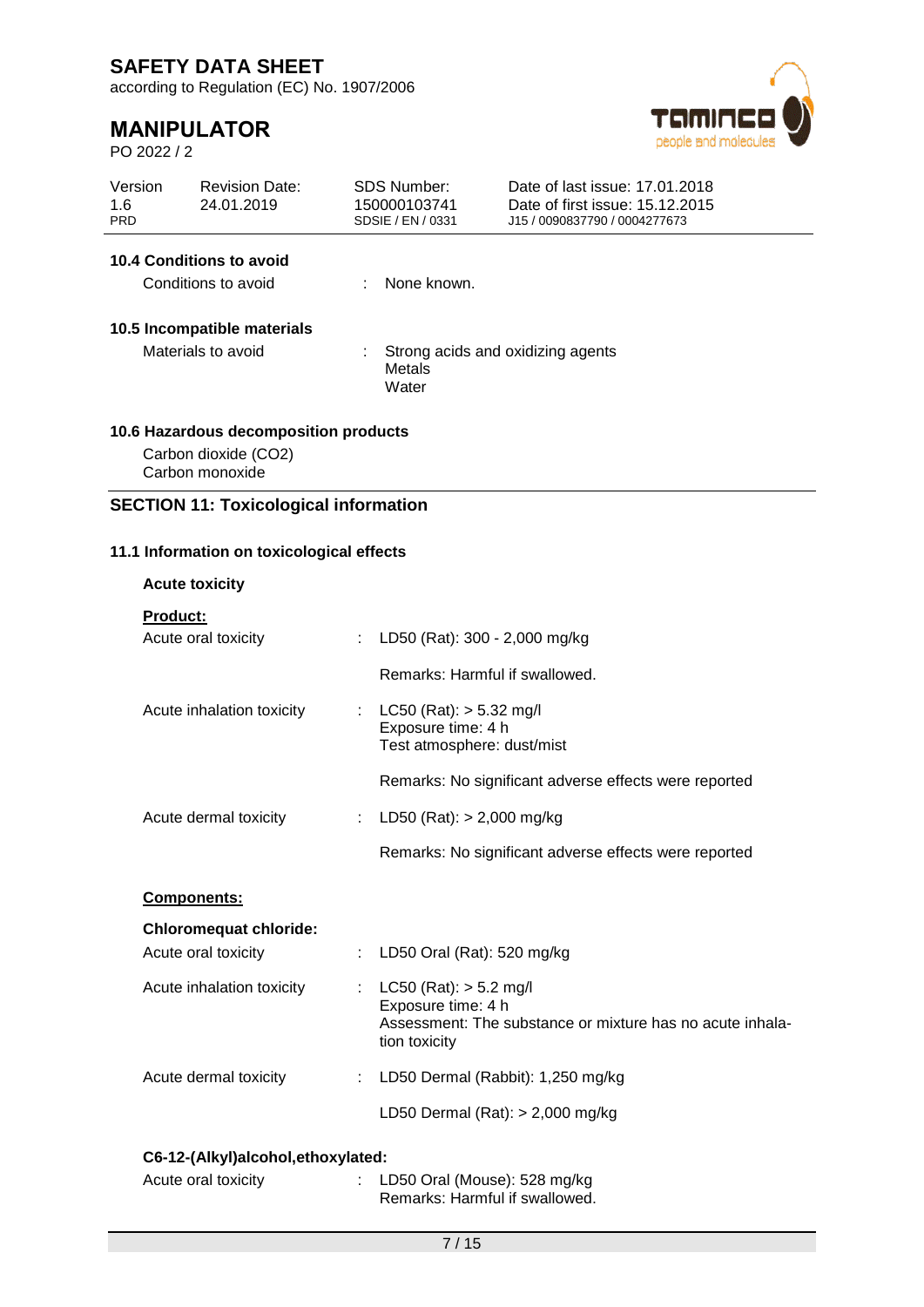according to Regulation (EC) No. 1907/2006

# **MANIPULATOR**

PO 2022 / 2



| Version           | <b>Revision Date:</b> | SDS Number:                       | Date of last issue: 17.01.2018                                   |
|-------------------|-----------------------|-----------------------------------|------------------------------------------------------------------|
| 1.6<br><b>PRD</b> | 24.01.2019            | 150000103741<br>SDSIE / EN / 0331 | Date of first issue: 15.12.2015<br>J15 / 0090837790 / 0004277673 |
|                   |                       |                                   |                                                                  |

### **Skin corrosion/irritation**

#### **Product:**

Result : No skin irritation

#### **Components:**

### **Chloromequat chloride:**

| <b>Species</b> | : Rabbit             |
|----------------|----------------------|
| Exposure time  | : 24 h               |
| Result         | : No skin irritation |

#### **Serious eye damage/eye irritation**

#### **Product:**

Result : No eye irritation

#### **Components:**

### **Chloromequat chloride:**

| <b>Species</b> | : Rabbit            |
|----------------|---------------------|
| Result         | : No eye irritation |

| C6-12-(Alkyl)alcohol, ethoxylated: |  |                              |  |  |  |  |  |
|------------------------------------|--|------------------------------|--|--|--|--|--|
| Assessment                         |  | : Causes serious eye damage. |  |  |  |  |  |
| Result                             |  | : Corrosive                  |  |  |  |  |  |

### **Respiratory or skin sensitisation**

#### **Product:**

Result : Did not cause sensitisation on laboratory animals.

### **Components:**

### **Chloromequat chloride:**

| Result |  | Did not cause sensitisation on laboratory animals. |  |  |  |
|--------|--|----------------------------------------------------|--|--|--|
|--------|--|----------------------------------------------------|--|--|--|

### **Germ cell mutagenicity**

### **Product:**

| Germ cell mutagenicity-As- | : Did not show mutagenic effects in animal experiments. |
|----------------------------|---------------------------------------------------------|
| sessment                   |                                                         |

### **Components:**

### **Chloromequat chloride:**

Germ cell mutagenicity- As- : Did not show mutagenic effects in animal experiments.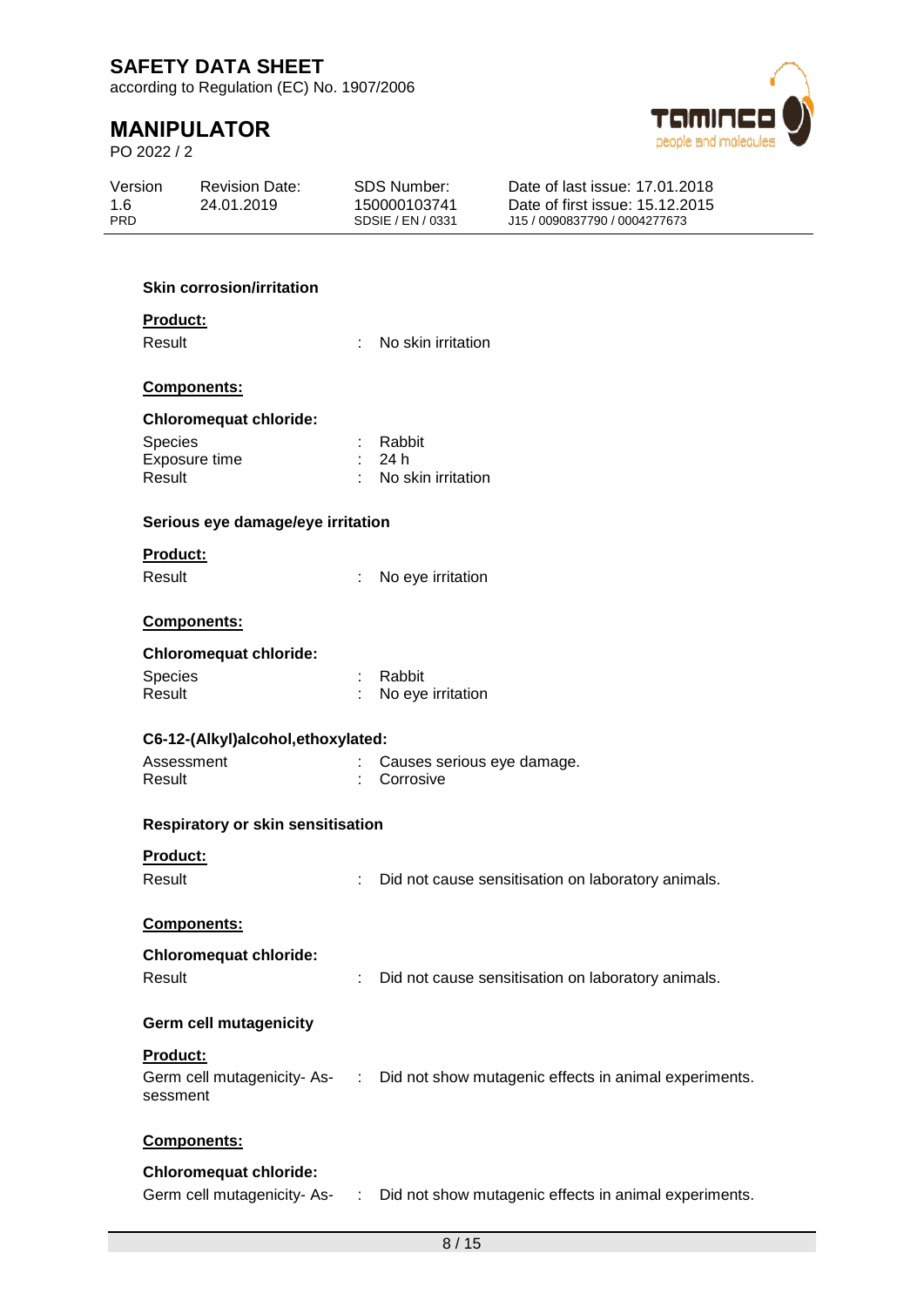according to Regulation (EC) No. 1907/2006

# **MANIPULATOR**

PO 2022 / 2



| Version<br>1.6<br><b>PRD</b> |                 | <b>Revision Date:</b><br>24.01.2019   | <b>SDS Number:</b><br>150000103741<br>SDSIE / EN / 0331 |                             | Date of last issue: 17.01.2018<br>Date of first issue: 15.12.2015<br>J15 / 0090837790 / 0004277673 |
|------------------------------|-----------------|---------------------------------------|---------------------------------------------------------|-----------------------------|----------------------------------------------------------------------------------------------------|
|                              | sessment        |                                       |                                                         |                             |                                                                                                    |
|                              |                 | Carcinogenicity                       |                                                         |                             |                                                                                                    |
|                              | <b>Product:</b> |                                       |                                                         |                             |                                                                                                    |
|                              | ment            | Carcinogenicity - Assess-             | $\mathbb{Z}^{\times}$                                   |                             | Did not show carcinogenic effects in animal experiments.                                           |
|                              | Components:     |                                       |                                                         |                             |                                                                                                    |
|                              |                 | <b>Chloromequat chloride:</b>         |                                                         |                             |                                                                                                    |
|                              | ment            | Carcinogenicity - Assess-             | $\mathbb{Z}^n$ .                                        |                             | Did not show carcinogenic effects in animal experiments.                                           |
|                              |                 | <b>Reproductive toxicity</b>          |                                                         |                             |                                                                                                    |
|                              | Product:        |                                       |                                                         |                             |                                                                                                    |
|                              | sessment        | Reproductive toxicity - As-           |                                                         | No toxicity to reproduction | Did not show teratogenic effects in animal experiments.                                            |
|                              | Components:     |                                       |                                                         |                             |                                                                                                    |
|                              |                 | <b>Chloromequat chloride:</b>         |                                                         |                             |                                                                                                    |
|                              | sessment        | Reproductive toxicity - As-           | ÷.                                                      | No toxicity to reproduction | Did not show teratogenic effects in animal experiments.                                            |
|                              |                 | <b>STOT - single exposure</b>         |                                                         |                             |                                                                                                    |
|                              | <b>Product:</b> |                                       |                                                         |                             |                                                                                                    |
|                              | <b>Remarks</b>  |                                       |                                                         | No data available           |                                                                                                    |
|                              |                 | <b>STOT - repeated exposure</b>       |                                                         |                             |                                                                                                    |
|                              | Product:        |                                       |                                                         |                             |                                                                                                    |
|                              | Remarks         |                                       | ÷                                                       | No data available           |                                                                                                    |
|                              |                 | <b>Aspiration toxicity</b>            |                                                         |                             |                                                                                                    |
|                              | Product:        |                                       |                                                         |                             |                                                                                                    |
|                              |                 | No aspiration toxicity classification |                                                         |                             |                                                                                                    |
|                              |                 | <b>Further information</b>            |                                                         |                             |                                                                                                    |
|                              | Product:        |                                       |                                                         |                             |                                                                                                    |
|                              | Remarks         |                                       |                                                         | None known.                 |                                                                                                    |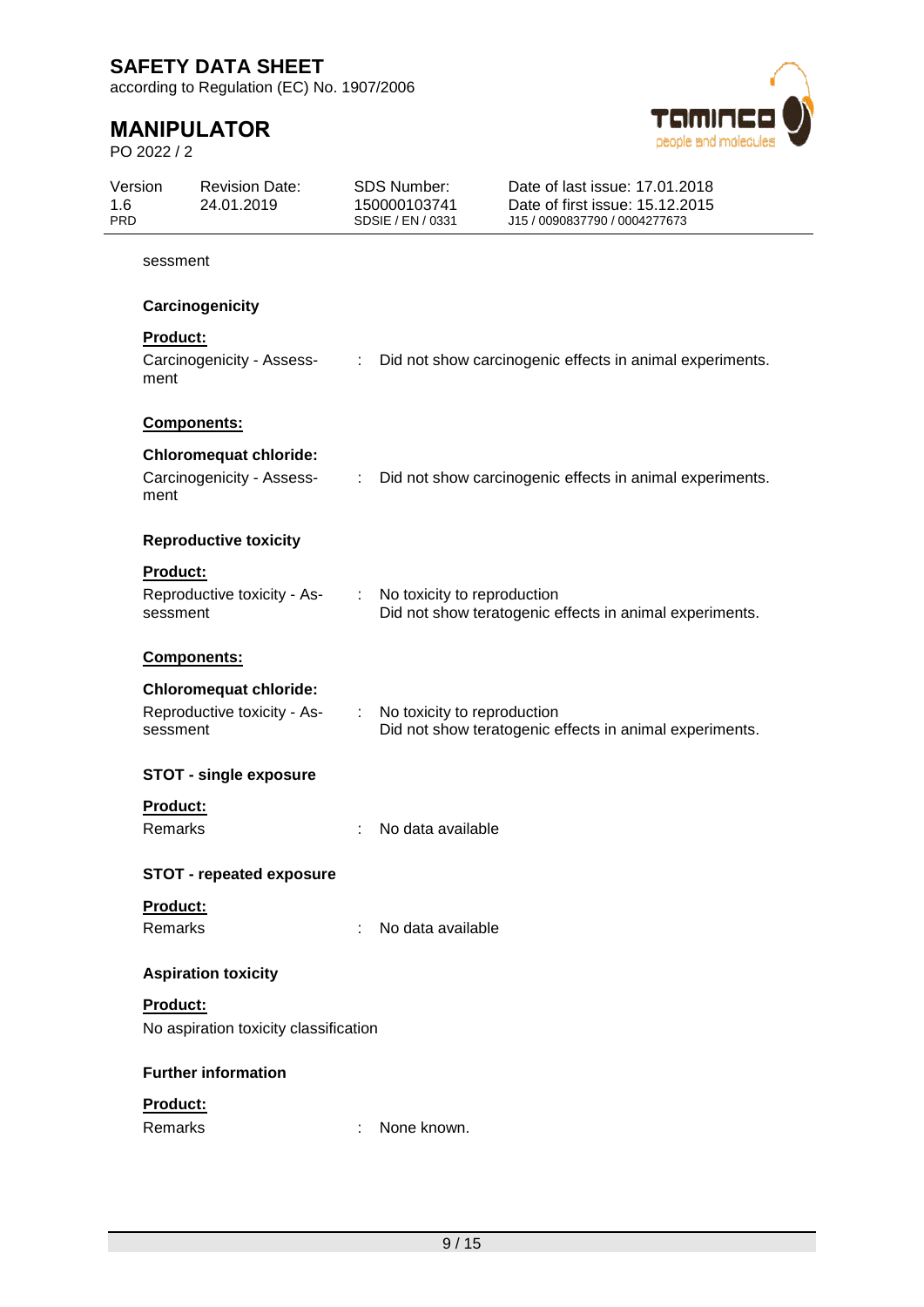according to Regulation (EC) No. 1907/2006

# **MANIPULATOR**

PO 2022 / 2



| SDS Number:<br>Version<br><b>Revision Date:</b><br>1.6<br>24.01.2019<br>150000103741<br><b>PRD</b><br>SDSIE / EN / 0331 | Date of last issue: 17.01.2018<br>Date of first issue: 15.12.2015<br>J15 / 0090837790 / 0004277673 |
|-------------------------------------------------------------------------------------------------------------------------|----------------------------------------------------------------------------------------------------|
|-------------------------------------------------------------------------------------------------------------------------|----------------------------------------------------------------------------------------------------|

### **SECTION 12: Ecological information**

### **12.1 Toxicity**

| <b>Product:</b>                                                                  |   |                                                                                               |
|----------------------------------------------------------------------------------|---|-----------------------------------------------------------------------------------------------|
| Toxicity to fish                                                                 |   | : LC50 (Oncorhynchus mykiss (rainbow trout)): > 100 mg/l<br>Exposure time: 96 h               |
| Toxicity to daphnia and other :<br>aquatic invertebrates                         |   | EC50 (Daphnia magna (Water flea)): 31.7 mg/l<br>Exposure time: 48 h                           |
| Toxicity to algae                                                                |   | : EC50 (Pseudokirchneriella subcapitata (green algae)): > 100<br>mg/l<br>Exposure time: 72 h  |
|                                                                                  |   | EC10 (Lemna gibba (gibbous duckweed)): 0.113 mg/l                                             |
| Components:                                                                      |   |                                                                                               |
| <b>Chloromequat chloride:</b>                                                    |   |                                                                                               |
| Toxicity to fish                                                                 |   | LC50 (Oncorhynchus mykiss (rainbow trout)): > 100 mg/l<br>Exposure time: 96 h                 |
| aquatic invertebrates                                                            |   | Toxicity to daphnia and other : EC50 (Daphnia (water flea)): 31.7 mg/l<br>Exposure time: 48 h |
| Toxicity to algae                                                                |   | : ErC50 (Lemna gibba (gibbous duckweed)): 28 mg/l<br>Exposure time: 7 d                       |
|                                                                                  |   | EbC50 (Lemna gibba (gibbous duckweed)): 5.3 mg/l<br>Exposure time: 7 d                        |
|                                                                                  |   | NOEC (Lemna gibba (gibbous duckweed)): 0.1 mg/l                                               |
| Toxicity to microorganisms                                                       |   | : IC50 (Bacteria): 43 mg/l<br>Exposure time: 3 h                                              |
| Toxicity to fish (Chronic tox-<br>icity)                                         | ÷ | NOEC: 43.1 mg/l<br>Exposure time: 21 d<br>Species: Oncorhynchus mykiss (rainbow trout)        |
| Toxicity to daphnia and other :<br>aquatic invertebrates (Chron-<br>ic toxicity) |   | NOEC: 2.4 mg/l<br>Exposure time: 21 d<br>Species: Daphnia magna (Water flea)                  |
|                                                                                  |   |                                                                                               |

### **12.2 Persistence and degradability**

### **Product:**

| Biodegradability | Biodegradation: 50 %     |
|------------------|--------------------------|
|                  | Exposure time: 26 - 34 d |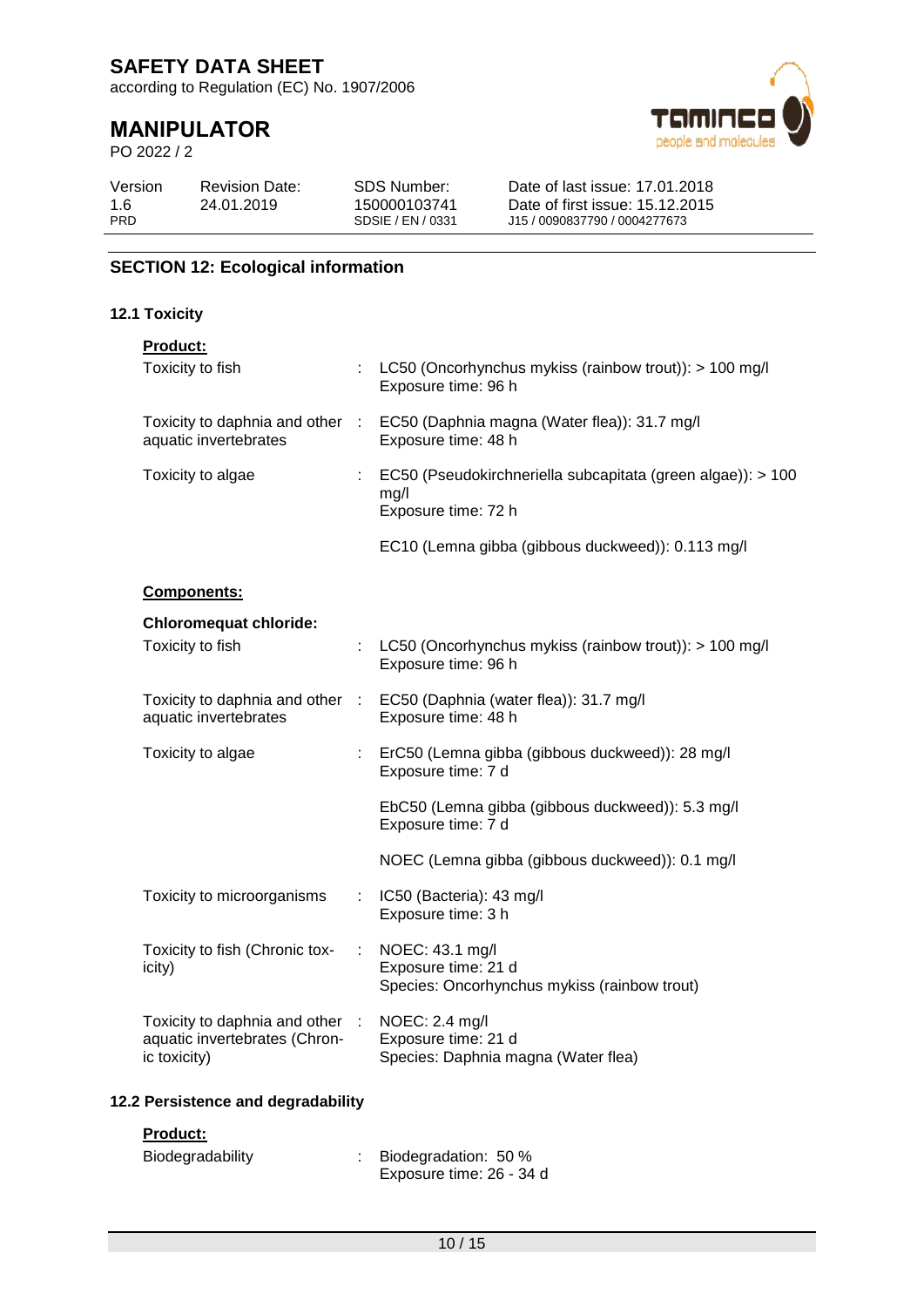according to Regulation (EC) No. 1907/2006

# **MANIPULATOR**

PO 2022 / 2



| Version<br>1.6<br><b>PRD</b> |                                          | <b>Revision Date:</b><br>24.01.2019        |                                | <b>SDS Number:</b><br>150000103741<br>SDSIE / EN / 0331                                                                                                                                                    | Date of last issue: 17.01.2018<br>Date of first issue: 15.12.2015<br>J15 / 0090837790 / 0004277673 |  |  |
|------------------------------|------------------------------------------|--------------------------------------------|--------------------------------|------------------------------------------------------------------------------------------------------------------------------------------------------------------------------------------------------------|----------------------------------------------------------------------------------------------------|--|--|
|                              |                                          | <b>Components:</b>                         |                                |                                                                                                                                                                                                            |                                                                                                    |  |  |
|                              |                                          | <b>Chloromequat chloride:</b>              |                                |                                                                                                                                                                                                            |                                                                                                    |  |  |
|                              |                                          | Biodegradability                           | Result: Readily biodegradable. |                                                                                                                                                                                                            |                                                                                                    |  |  |
|                              |                                          | 12.3 Bioaccumulative potential             |                                |                                                                                                                                                                                                            |                                                                                                    |  |  |
|                              | <b>Product:</b>                          |                                            |                                |                                                                                                                                                                                                            |                                                                                                    |  |  |
|                              |                                          | <b>Bioaccumulation</b>                     |                                |                                                                                                                                                                                                            | Remarks: Bioaccumulation is unlikely.                                                              |  |  |
|                              |                                          | 12.4 Mobility in soil                      |                                |                                                                                                                                                                                                            |                                                                                                    |  |  |
|                              | Product:                                 |                                            |                                |                                                                                                                                                                                                            |                                                                                                    |  |  |
|                              |                                          | Stability in soil                          |                                | Remarks: Not expected to adsorb on soil.                                                                                                                                                                   |                                                                                                    |  |  |
|                              |                                          | 12.5 Results of PBT and vPvB assessment    |                                |                                                                                                                                                                                                            |                                                                                                    |  |  |
|                              | Product:                                 |                                            |                                |                                                                                                                                                                                                            |                                                                                                    |  |  |
|                              | Assessment                               |                                            | t.                             | This substance/mixture contains no components considered<br>to be either persistent, bioaccumulative and toxic (PBT), or<br>very persistent and very bioaccumulative (vPvB) at levels of<br>0.1% or higher |                                                                                                    |  |  |
|                              |                                          | 12.6 Other adverse effects                 |                                |                                                                                                                                                                                                            |                                                                                                    |  |  |
|                              |                                          | No data available                          |                                |                                                                                                                                                                                                            |                                                                                                    |  |  |
|                              |                                          | <b>SECTION 13: Disposal considerations</b> |                                |                                                                                                                                                                                                            |                                                                                                    |  |  |
|                              |                                          |                                            |                                |                                                                                                                                                                                                            |                                                                                                    |  |  |
|                              |                                          | 13.1 Waste treatment methods               |                                |                                                                                                                                                                                                            |                                                                                                    |  |  |
|                              | Product                                  |                                            | ÷                              |                                                                                                                                                                                                            | Dispose of in accordance with local regulations.                                                   |  |  |
|                              |                                          | Contaminated packaging                     |                                | Empty containers should be taken to an approved waste han-<br>dling site for recycling or disposal.                                                                                                        |                                                                                                    |  |  |
|                              | <b>SECTION 14: Transport information</b> |                                            |                                |                                                                                                                                                                                                            |                                                                                                    |  |  |

| 14.1 UN number               |                                                      |
|------------------------------|------------------------------------------------------|
| <b>ADN</b>                   | $\pm$ UN 1760                                        |
| <b>ADR</b>                   | UN 1760                                              |
| <b>IMDG</b>                  | UN 1760                                              |
| <b>IATA</b>                  | $:$ UN 1760                                          |
| 14.2 UN proper shipping name |                                                      |
| <b>ADN</b>                   | : CORROSIVE LIQUID, N.O.S.<br>(Chlormequat chloride) |
| <b>ADR</b>                   | $\therefore$ CORROSIVE LIQUID, N.O.S.                |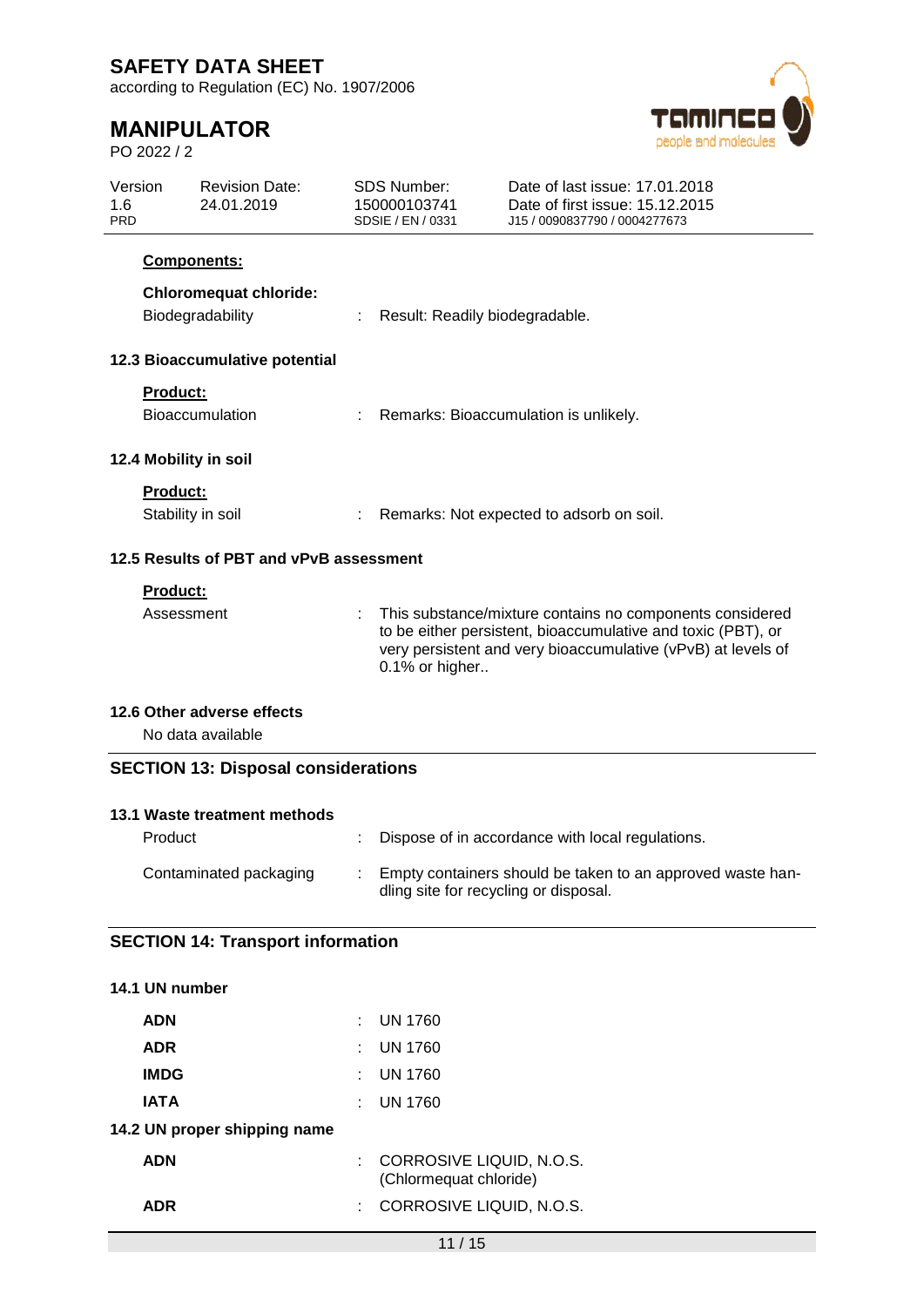according to Regulation (EC) No. 1907/2006

# **MANIPULATOR**

PO 2022 / 2



| Version<br>1.6<br><b>PRD</b> | <b>Revision Date:</b><br>24.01.2019                                                                           |   | <b>SDS Number:</b><br>150000103741<br>SDSIE / EN / 0331 | Date of last issue: 17.01.2018<br>Date of first issue: 15.12.2015<br>J15 / 0090837790 / 0004277673 |
|------------------------------|---------------------------------------------------------------------------------------------------------------|---|---------------------------------------------------------|----------------------------------------------------------------------------------------------------|
| <b>IMDG</b>                  |                                                                                                               | ÷ | (Chlormequat chloride)<br>CORROSIVE LIQUID, N.O.S.      |                                                                                                    |
| <b>IATA</b>                  |                                                                                                               | ÷ | (Chlormequat chloride)<br>Corrosive liquid, n.o.s.      |                                                                                                    |
|                              |                                                                                                               |   | (Chlormequat chloride)                                  |                                                                                                    |
|                              | 14.3 Transport hazard class(es)                                                                               |   |                                                         |                                                                                                    |
| <b>ADN</b>                   |                                                                                                               |   | 8                                                       |                                                                                                    |
| <b>ADR</b>                   |                                                                                                               |   | 8                                                       |                                                                                                    |
| <b>IMDG</b>                  |                                                                                                               |   | 8                                                       |                                                                                                    |
| <b>IATA</b>                  |                                                                                                               | ÷ | 8                                                       |                                                                                                    |
|                              | 14.4 Packing group                                                                                            |   |                                                         |                                                                                                    |
| <b>ADN</b><br>Labels         | Packing group<br><b>Classification Code</b><br><b>Hazard Identification Number</b>                            |   | Ш<br>C <sub>9</sub><br>80<br>8                          |                                                                                                    |
| <b>ADR</b><br>Labels         | Packing group<br><b>Classification Code</b><br><b>Hazard Identification Number</b><br>Tunnel restriction code |   | Ш<br>C <sub>9</sub><br>80<br>8<br>(E)                   |                                                                                                    |
| <b>IMDG</b><br>Labels        | Packing group<br>EmS Code                                                                                     |   | Ш<br>8<br>$F-A, S-B$                                    |                                                                                                    |
|                              | <b>IATA (Cargo)</b><br>Packing instruction (cargo<br>aircraft)                                                |   | 856                                                     |                                                                                                    |
| Labels                       | Packing instruction (LQ)<br>Packing group                                                                     |   | Y841<br>Ш<br>Corrosive                                  |                                                                                                    |
|                              | <b>IATA (Passenger)</b><br>Packing instruction (passen-<br>ger aircraft)                                      |   | 852                                                     |                                                                                                    |
| Labels                       | Packing instruction (LQ)<br>Packing group                                                                     |   | Y841<br>III<br>Corrosive                                |                                                                                                    |
|                              | <b>14.5 Environmental hazards</b>                                                                             |   |                                                         |                                                                                                    |
| <b>ADN</b>                   |                                                                                                               |   |                                                         |                                                                                                    |
|                              | Environmentally hazardous                                                                                     |   | no                                                      |                                                                                                    |
| <b>ADR</b><br><b>IMDG</b>    | Environmentally hazardous                                                                                     |   | no                                                      |                                                                                                    |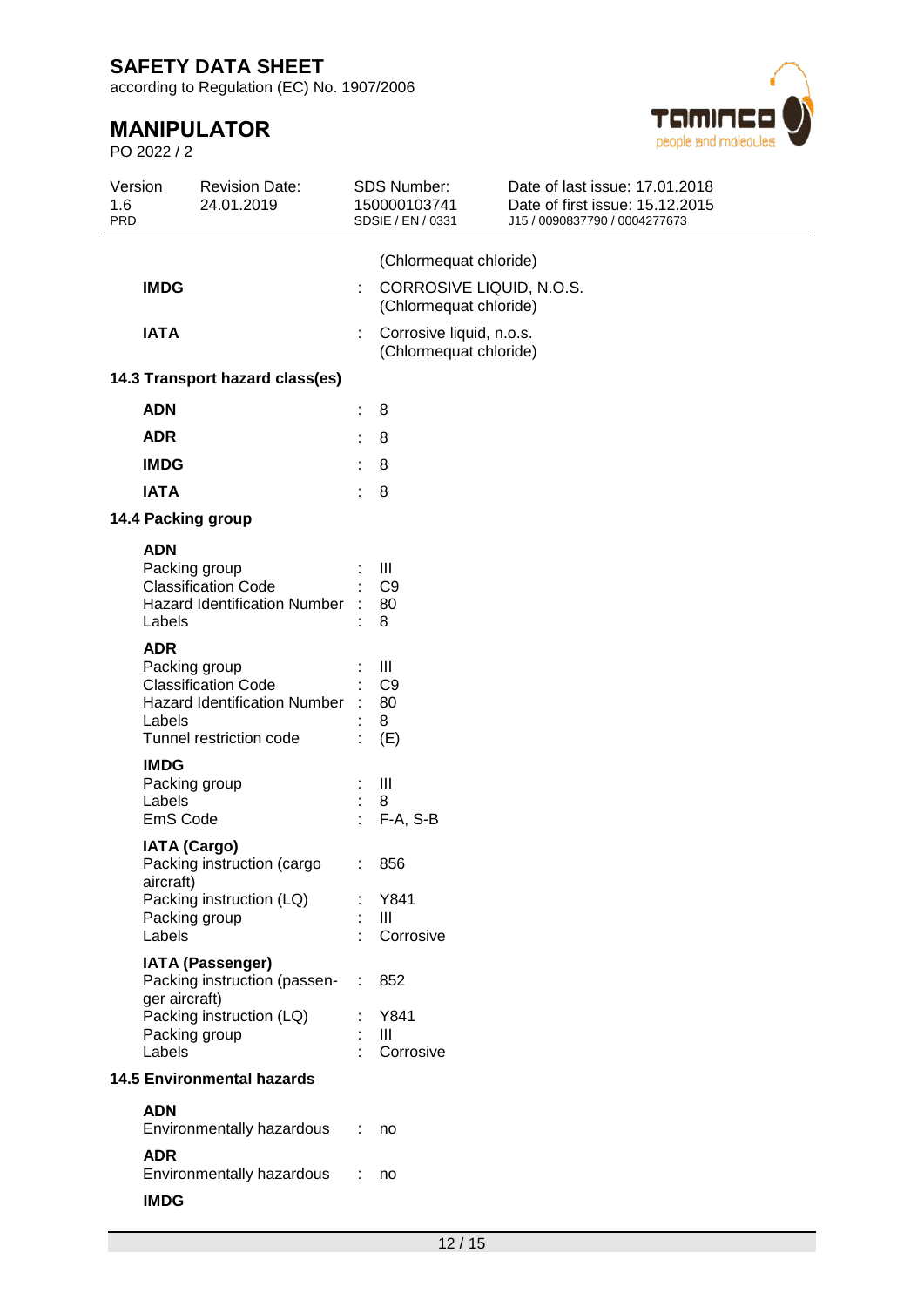according to Regulation (EC) No. 1907/2006

## **MANIPULATOR**

PO 2022 / 2



| Version    | <b>Revision Date:</b> | SDS Number:       | Date of last issue: 17.01.2018  |
|------------|-----------------------|-------------------|---------------------------------|
| 1.6        | 24.01.2019            | 150000103741      | Date of first issue: 15.12.2015 |
| <b>PRD</b> |                       | SDSIE / EN / 0331 | J15 / 0090837790 / 0004277673   |

Marine pollutant : no

#### **14.6 Special precautions for user**

The transport classification(s) provided herein are for informational purposes only, and solely based upon the properties of the unpackaged material as it is described within this Safety Data Sheet. Transportation classifications may vary by mode of transportation, package sizes, and variations in regional or country regulations.

#### **14.7 Transport in bulk according to Annex II of Marpol and the IBC Code**

Not applicable for product as supplied.

### **SECTION 15: Regulatory information**

|                            |                |                                        | ÷                                                                                                                                                                                                                                                                       | Not applicable |                                                                                                                                                                                                                                                                                                                                                                                                                                                                                                                                                                                                                                                                                                                                                                                                                                                             |
|----------------------------|----------------|----------------------------------------|-------------------------------------------------------------------------------------------------------------------------------------------------------------------------------------------------------------------------------------------------------------------------|----------------|-------------------------------------------------------------------------------------------------------------------------------------------------------------------------------------------------------------------------------------------------------------------------------------------------------------------------------------------------------------------------------------------------------------------------------------------------------------------------------------------------------------------------------------------------------------------------------------------------------------------------------------------------------------------------------------------------------------------------------------------------------------------------------------------------------------------------------------------------------------|
| plete the ozone layer      |                |                                        | ÷                                                                                                                                                                                                                                                                       | Not applicable |                                                                                                                                                                                                                                                                                                                                                                                                                                                                                                                                                                                                                                                                                                                                                                                                                                                             |
| lutants                    |                |                                        | ÷                                                                                                                                                                                                                                                                       | Not applicable |                                                                                                                                                                                                                                                                                                                                                                                                                                                                                                                                                                                                                                                                                                                                                                                                                                                             |
|                            |                |                                        |                                                                                                                                                                                                                                                                         |                |                                                                                                                                                                                                                                                                                                                                                                                                                                                                                                                                                                                                                                                                                                                                                                                                                                                             |
| E <sub>2</sub>             |                | <b>ENVIRONMENTAL</b><br><b>HAZARDS</b> |                                                                                                                                                                                                                                                                         | 200t           | <b>Quantity 2</b><br>500 t                                                                                                                                                                                                                                                                                                                                                                                                                                                                                                                                                                                                                                                                                                                                                                                                                                  |
| Volatile organic compounds | $\mathbb{C}^2$ | Not applicable                         |                                                                                                                                                                                                                                                                         |                |                                                                                                                                                                                                                                                                                                                                                                                                                                                                                                                                                                                                                                                                                                                                                                                                                                                             |
|                            |                |                                        |                                                                                                                                                                                                                                                                         |                |                                                                                                                                                                                                                                                                                                                                                                                                                                                                                                                                                                                                                                                                                                                                                                                                                                                             |
| <b>TSCA</b>                |                | On TSCA Inventory                      |                                                                                                                                                                                                                                                                         |                |                                                                                                                                                                                                                                                                                                                                                                                                                                                                                                                                                                                                                                                                                                                                                                                                                                                             |
| <b>DSL</b>                 |                |                                        |                                                                                                                                                                                                                                                                         |                |                                                                                                                                                                                                                                                                                                                                                                                                                                                                                                                                                                                                                                                                                                                                                                                                                                                             |
| <b>AICS</b>                |                |                                        |                                                                                                                                                                                                                                                                         |                |                                                                                                                                                                                                                                                                                                                                                                                                                                                                                                                                                                                                                                                                                                                                                                                                                                                             |
| <b>ENCS</b>                |                |                                        |                                                                                                                                                                                                                                                                         |                |                                                                                                                                                                                                                                                                                                                                                                                                                                                                                                                                                                                                                                                                                                                                                                                                                                                             |
| <b>ISHL</b>                |                |                                        |                                                                                                                                                                                                                                                                         |                |                                                                                                                                                                                                                                                                                                                                                                                                                                                                                                                                                                                                                                                                                                                                                                                                                                                             |
| <b>KECI</b>                |                |                                        |                                                                                                                                                                                                                                                                         |                |                                                                                                                                                                                                                                                                                                                                                                                                                                                                                                                                                                                                                                                                                                                                                                                                                                                             |
| <b>PICCS</b>               | ÷              |                                        |                                                                                                                                                                                                                                                                         |                |                                                                                                                                                                                                                                                                                                                                                                                                                                                                                                                                                                                                                                                                                                                                                                                                                                                             |
| <b>IECSC</b>               |                |                                        |                                                                                                                                                                                                                                                                         |                |                                                                                                                                                                                                                                                                                                                                                                                                                                                                                                                                                                                                                                                                                                                                                                                                                                                             |
| <b>TCSI</b>                |                |                                        |                                                                                                                                                                                                                                                                         |                |                                                                                                                                                                                                                                                                                                                                                                                                                                                                                                                                                                                                                                                                                                                                                                                                                                                             |
|                            | ture           |                                        | REACH - Candidate List of Substances of Very High<br>Concern for Authorisation (Article 59).<br>Regulation (EC) No 1005/2009 on substances that de-<br>Regulation (EC) No 850/2004 on persistent organic pol-<br>major-accident hazards involving dangerous substances. |                | 15.1 Safety, health and environmental regulations/legislation specific for the substance or mix-<br>Seveso III: Directive 2012/18/EU of the European Parliament and of the Council on the control of<br>Quantity 1<br>Directive 2010/75/EU of 24 November 2010 on industrial<br>emissions (integrated pollution prevention and control)<br>The components of this product are reported in the following inventories:<br>All components of this product are on the Canadian DSL<br>On the inventory, or in compliance with the inventory<br>Not in compliance with the inventory<br>On the inventory, or in compliance with the inventory<br>On the inventory, or in compliance with the inventory<br>Not in compliance with the inventory<br>On the inventory, or in compliance with the inventory<br>On the inventory, or in compliance with the inventory |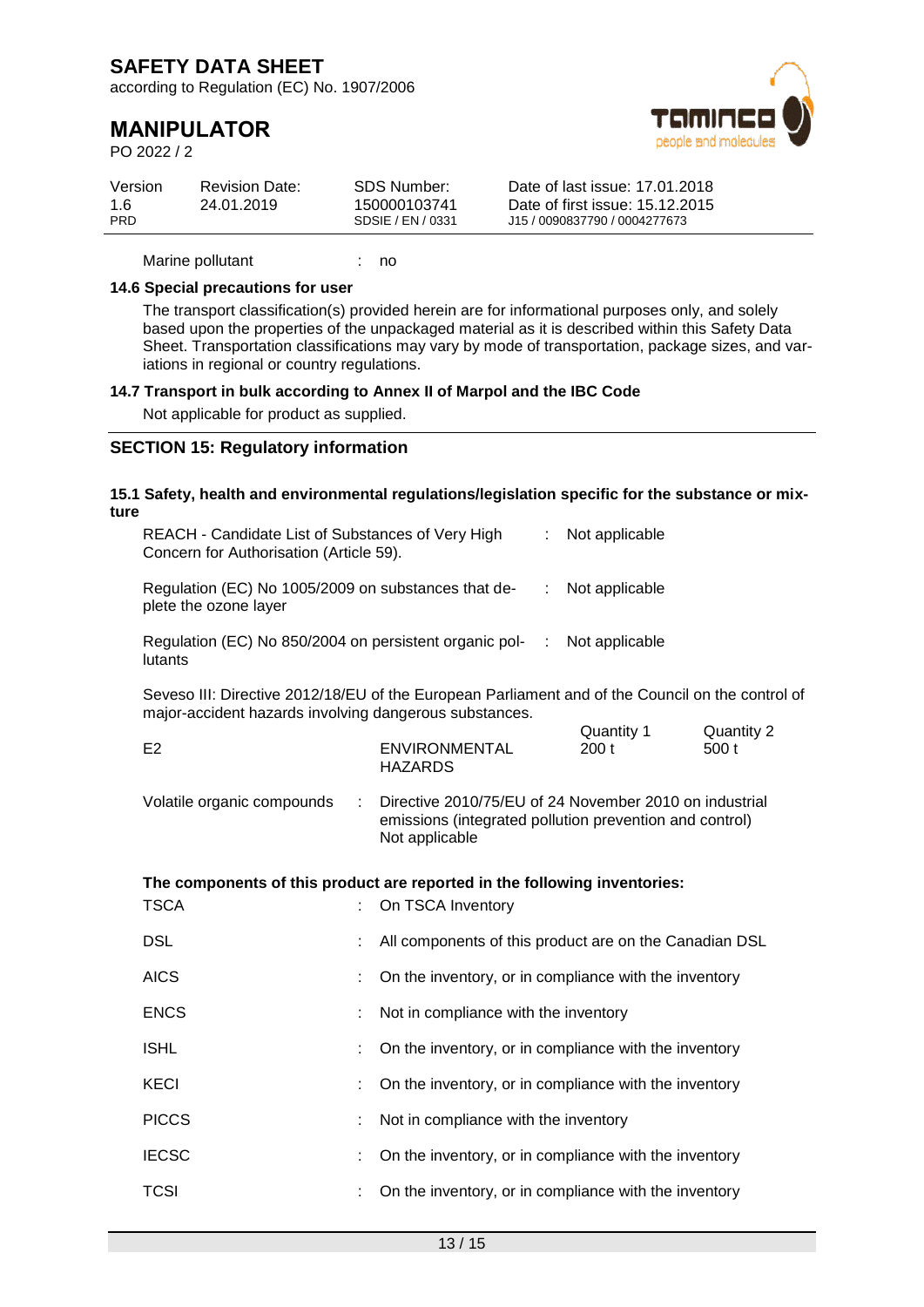according to Regulation (EC) No. 1907/2006

# **MANIPULATOR**

PO 2022 / 2



| Version    | <b>Revision Date:</b> | SDS Number:       | Date of last issue: 17.01.2018  |
|------------|-----------------------|-------------------|---------------------------------|
| 1.6        | 24.01.2019            | 150000103741      | Date of first issue: 15.12.2015 |
| <b>PRD</b> |                       | SDSIE / EN / 0331 | J15 / 0090837790 / 0004277673   |

**15.2 Chemical safety assessment** None.

### **SECTION 16: Other information**

#### **Full text of H-Statements**

| <b>Full text of other abbreviations</b> |  |                                            |  |  |  |  |
|-----------------------------------------|--|--------------------------------------------|--|--|--|--|
| H318                                    |  | : Causes serious eye damage.               |  |  |  |  |
| H312                                    |  | $\therefore$ Harmful in contact with skin. |  |  |  |  |
| H302                                    |  | : Harmful if swallowed.                    |  |  |  |  |

| Acute Tox. | $:$ Acute toxicity |
|------------|--------------------|
| Eye Dam.   | Serious eye damage |

ADN - European Agreement concerning the International Carriage of Dangerous Goods by Inland Waterways; ADR - European Agreement concerning the International Carriage of Dangerous Goods by Road; AICS - Australian Inventory of Chemical Substances; ASTM - American Society for the Testing of Materials: bw - Body weight: CLP - Classification Labelling Packaging Regulation; Regulation (EC) No 1272/2008; CMR - Carcinogen, Mutagen or Reproductive Toxicant; DIN - Standard of the German Institute for Standardisation; DSL - Domestic Substances List (Canada); ECHA - European Chemicals Agency; EC-Number - European Community number; ECx - Concentration associated with x% response; ELx - Loading rate associated with x% response; EmS - Emergency Schedule; ENCS - Existing and New Chemical Substances (Japan); ErCx - Concentration associated with x% growth rate response; GHS - Globally Harmonized System; GLP - Good Laboratory Practice; IARC - International Agency for Research on Cancer; IATA - International Air Transport Association; IBC - International Code for the Construction and Equipment of Ships carrying Dangerous Chemicals in Bulk; IC50 - Half maximal inhibitory concentration; ICAO - International Civil Aviation Organization; IECSC - Inventory of Existing Chemical Substances in China; IMDG - International Maritime Dangerous Goods; IMO - International Maritime Organization; ISHL - Industrial Safety and Health Law (Japan); ISO - International Organisation for Standardization; KECI - Korea Existing Chemicals Inventory; LC50 - Lethal Concentration to 50 % of a test population; LD50 - Lethal Dose to 50% of a test population (Median Lethal Dose); MARPOL - International Convention for the Prevention of Pollution from Ships; n.o.s. - Not Otherwise Specified; NO(A)EC - No Observed (Adverse) Effect Concentration; NO(A)EL - No Observed (Adverse) Effect Level; NOELR - No Observable Effect Loading Rate; NZIoC - New Zealand Inventory of Chemicals; OECD - Organization for Economic Co-operation and Development; OPPTS - Office of Chemical Safety and Pollution Prevention; PBT - Persistent, Bioaccumulative and Toxic substance; PICCS - Philippines Inventory of Chemicals and Chemical Substances; (Q)SAR - (Quantitative) Structure Activity Relationship; REACH - Regulation (EC) No 1907/2006 of the European Parliament and of the Council concerning the Registration, Evaluation, Authorisation and Restriction of Chemicals; RID - Regulations concerning the International Carriage of Dangerous Goods by Rail; SADT - Self-Accelerating Decomposition Temperature; SDS - Safety Data Sheet; SVHC - Substance of Very High Concern; TCSI - Taiwan Chemical Substance Inventory; TRGS - Technical Rule for Hazardous Substances; TSCA - Toxic Substances Control Act (United States); UN - United Nations; vPvB - Very Persistent and Very Bioaccumulative

| <b>Further information</b>            |      |                                  |  |  |  |  |
|---------------------------------------|------|----------------------------------|--|--|--|--|
| <b>Classification of the mixture:</b> |      | <b>Classification procedure:</b> |  |  |  |  |
| Acute Tox. 4                          | H302 | On basis of test data.           |  |  |  |  |
| Aquatic Chronic 3                     | H412 | On basis of test data.           |  |  |  |  |